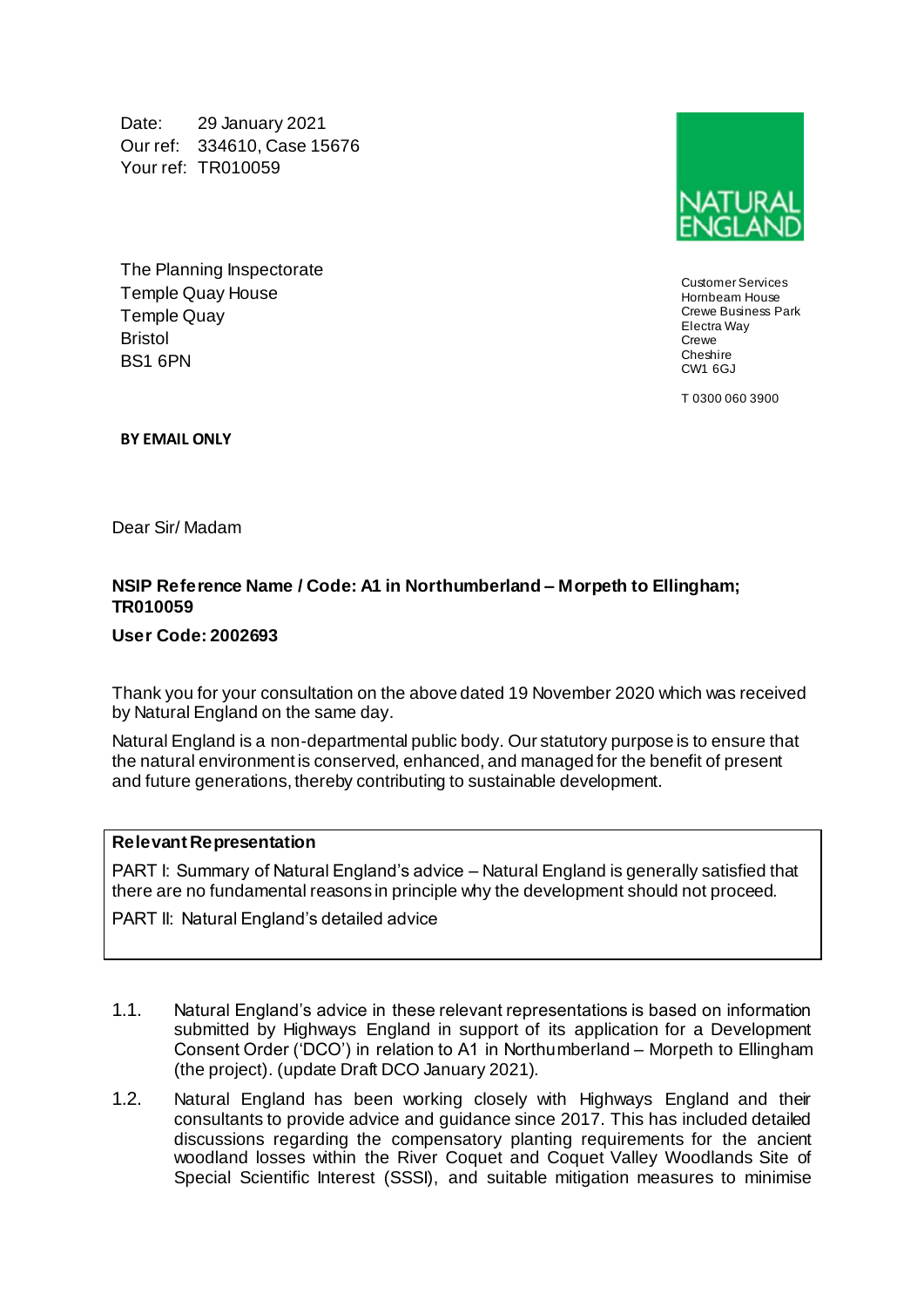impacts on the SSSI from the construction of the southern pier. Discussions have also taken place regarding protected species impacts, and the information required to enable Letters of No Impediment to be issued. Progress has been made on a Statement of Common Ground for Part A of the project. Further work is required to agree a Statement of Common Ground for Part B.

- 1.3. These relevant representations contain a summary of what Natural England considers the main nature conservation issues<sup>1</sup> to be in relation to the DCO application, and indicate the principal submissions that it wishes to make at this point. Natural England will develop these points further as appropriate during the examination process. It may have further or additional points to make, particularly if further information about the project becomes available.
- 1.4. Part I of these representations provides an overview of the issues and a summary of Natural England's advice. Section 2 identifies the natural features relevant to this application. Section 3 summarises Natural England's overall view of the application and the main issues which it considers need to be addressed by the Secretary of State.
- 1.5. Part II of these representations sets out all the significant issues which remain outstanding, and which Natural England advises should be addressed by Highways England and the Examining Authority as part of the examination process in order to ensure that the project can properly be consented. These are primarily issues on which further information would be required in order to allow the Examining Authority properly to undertake its task or where further work is required to agree on the potential impacts of the development on designated sites and to provide a sufficient degree of confidence as to their efficacy.
- 1.6. Natural England will continue discussions with Highways England to seek to resolve these concerns and agree outstanding matters in a statement of common ground. Failing satisfactory agreement, Natural England advises that the matters set out in sections 4 to 7 will require consideration by the Examining Authority as part of the examination process.
- 1.7. The Examining Authority may wish to ensure that the matters set out in these relevant representations are addressed as part of the Examining Authority's first set of questions to ensure the provision of information early in the examination process.

## **2. The natural features potentially affected by this application**

- 2.1. The designated sites relevant to this application are:
	- 2.1.1. the River Coquet and Coquet Valley Woodlands Site of Special Scientific Interest (SSSI).
- 2.2. The following European and Nationally protected species may be affected by the proposed project:
	- 2.2.1. Bats Common pipistrelle; Soprano pipistrelle, Noctule and Natterer's;
	- 2.2.2. Great Crested Newts;
	- 2.2.3. Badgers.

 $\overline{a}$ 

2.3. The following areas of non-designated but valuable and sensitive habitat are affected:

<sup>&</sup>lt;sup>1</sup> PINS NSIP Advice Note 11 Annex C sets out Natural England's role in infrastructure planning. [https://infrastructure.planninginspectorate.gov.uk/wp-content/uploads/2015/10/PINS-Advice-Note-](https://infrastructure.planninginspectorate.gov.uk/wp-content/uploads/2015/10/PINS-Advice-Note-11_AnnexC_20150928.pdf)[11\\_AnnexC\\_20150928.pdf](https://infrastructure.planninginspectorate.gov.uk/wp-content/uploads/2015/10/PINS-Advice-Note-11_AnnexC_20150928.pdf)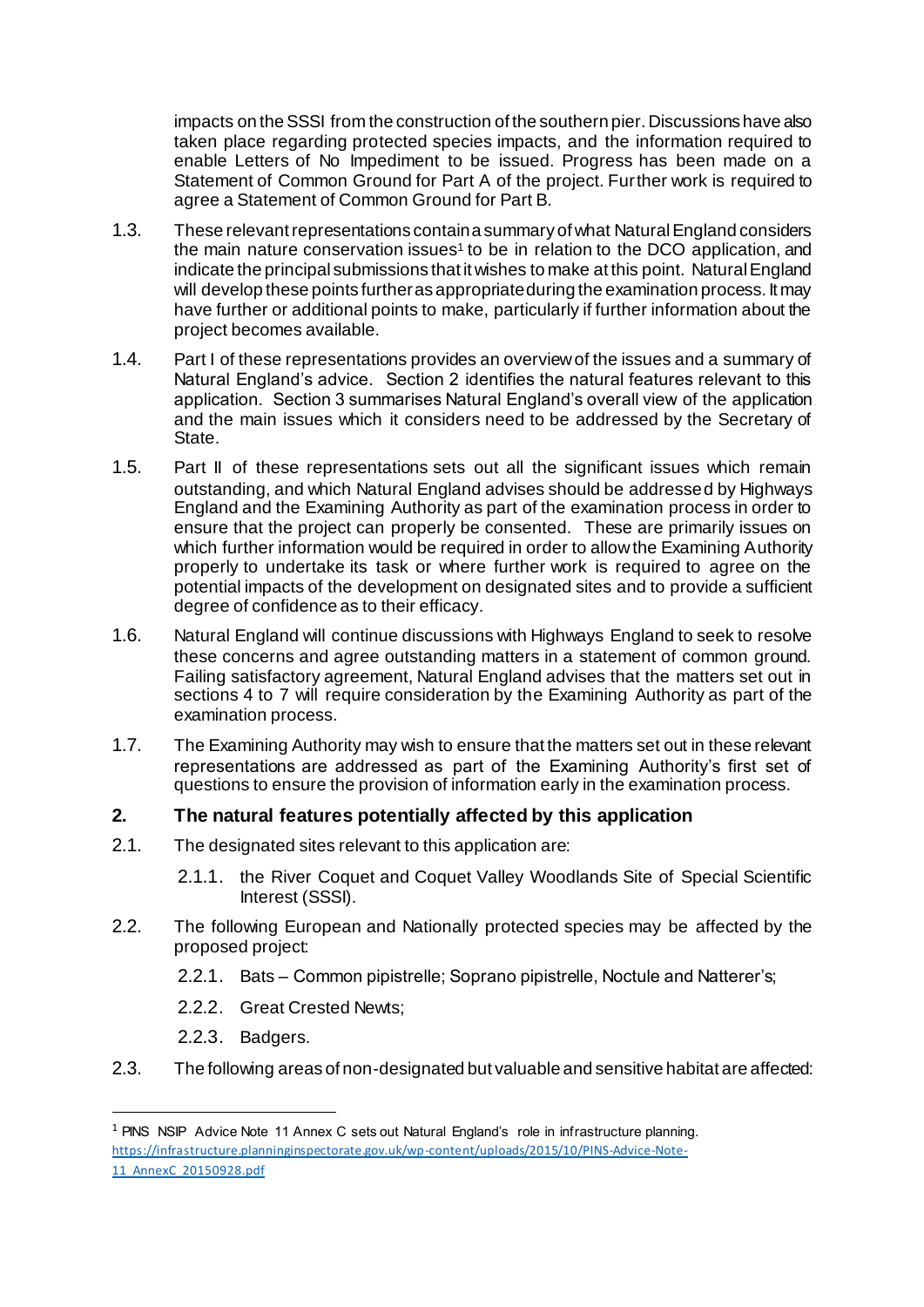- 2.3.1. Ancient semi- natural woodland;
- 2.3.2. Lowland meadows;
- 2.3.3. Ponds;
- 2.3.4. Lowland mixed deciduous woodland;
- 2.3.5. Hedgerows;
- 2.3.6. Rivers, and
- 2.3.7. Arable field margins, all of which are habitats of principle importance.
- 2.4. The main issues raised by this application are:
	- 2.4.1. The proposal will result in the loss of SSSI habitat from the River Coquet and Coquet Valley Woodlands SSSI as a result of the new bridge to be constructed – these impacts will be both temporary during construction, and permanent from the presence of new infrastructure, and increased shadowing of vegetation. This will include the loss of irreplaceable ancient semi-natural woodland from within the SSSI;
	- 2.4.2. The proposal will result in the permanent loss of Habitats of Principal Importance including lowland mixed deciduous woodland, lowland meadows, hedgerows, ponds, rivers and arable field margins;
	- 2.4.3. The proposals will directly and indirectly impacts habitats and structures that support European and nationally protected species.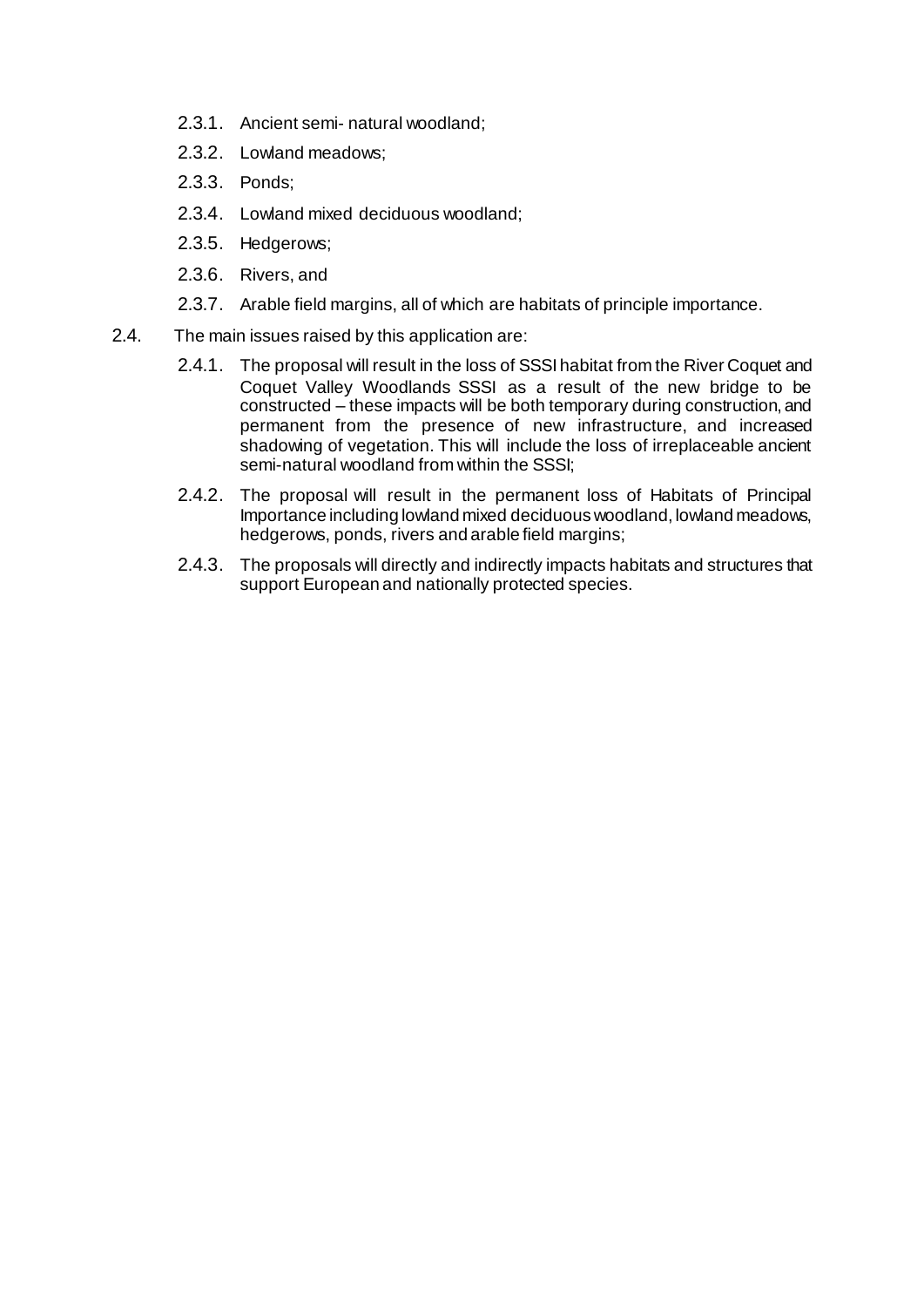Part II:

## **NATURAL ENGLAND'S RELEVANT REPRESENTATIONS IN RESPECT OF THE A1 IN NORTHUMBERLAND – MORPETH TO ELLINGHAM**

# **3. Planning Inspectorate Reference: TR010059**

- 3.1. Natural England's advice is that in relation to identified nature conservation issues within its remit there is no fundamental reason of principle why the project should not be permitted but further discussions with Highways England and their consultants in relation to the air quality impact assessment on the River Coquet and Coquet Valley Woodlands SSSI are required. It should be noted that should further alterations to the development be proposed, Natural England reserve the right to change this view should this be the case.
- 3.2. Natural England's headline points are that on the basis of the information submitted:
	- 3.2.1. Natural England is satisfied that the proposal will not be likely to have a significant effect on European designated sites, as we have confirmed directly with the applicants and their consultants previously, and included as Appendices C and F of the submitted Habitats Regulations Assessment. This was subsequently confirmed again in our response to the Examiner's first round of questions, which was submitted on 12 January 2021.
	- 3.2.2. Natural England is satisfied that while the proposals will directly impact on the River Coquet and Coquet Valley Woodlands Site of Special Scientific Interest both permanently and temporarily, acceptable compensation for the loss of irreplaceable habitats has been identified and will be delivered through the scheme.
	- 3.2.3. Natural England is also satisfied that impacts on protected species have been identified, and sufficient information which has enabled Letters of No Impediment to be issued.
	- 3.2.4. Natural England and Highways England do not agree on the approach to air quality assessment detailed in the updated DMRB, and so will continue discussions to reach agreement on the air quality impacts on the River Coquet and Coquet Valley Woodlands SSSI.
	- 3.2.5. Natural England advises that, if approved, the project must be subject to all necessary and appropriate requirements which ensure that unacceptable environmental impacts either do not occur or are significantly mitigated.
- 3.3. Natural England's advice is that the potential impacts on the River Coquet and Coquet Valley Woodlands SSSI from air quality as a result of increased traffic movement require further discussion during the Examination process with Highways England and their consultants. These impacts require agreement before development consent can be granted. However, Natural England's advice is that this matter is capable of being overcome.
- 3.4. Natural England is satisfied that all other environmental impacts arising from the proposal have been adequately identified and suitable mitigation and compensation identified to minimise these impacts as far as possible.